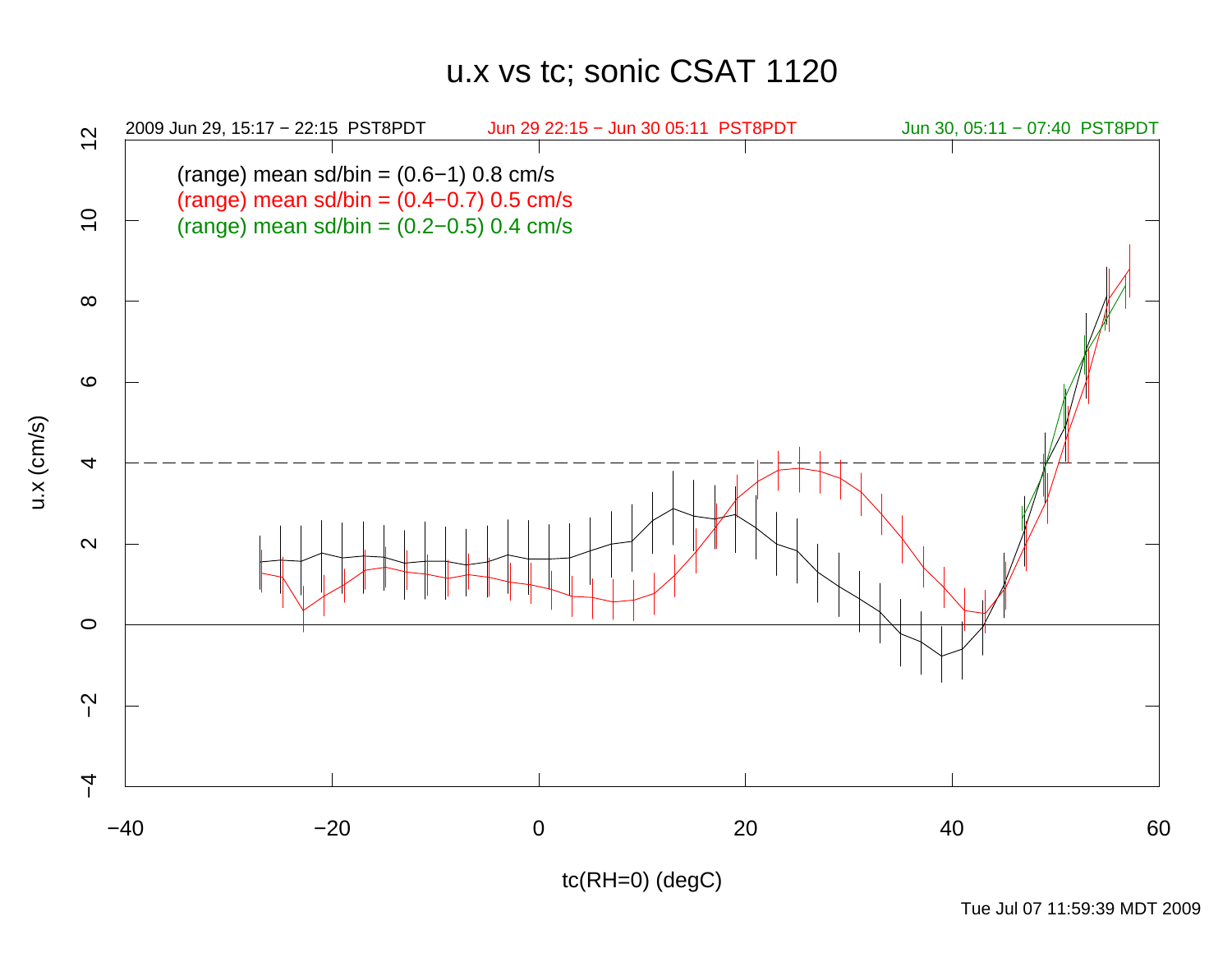u.y vs tc; sonic CSAT 1120



Tue Jul 07 11:59:47 MDT 2009